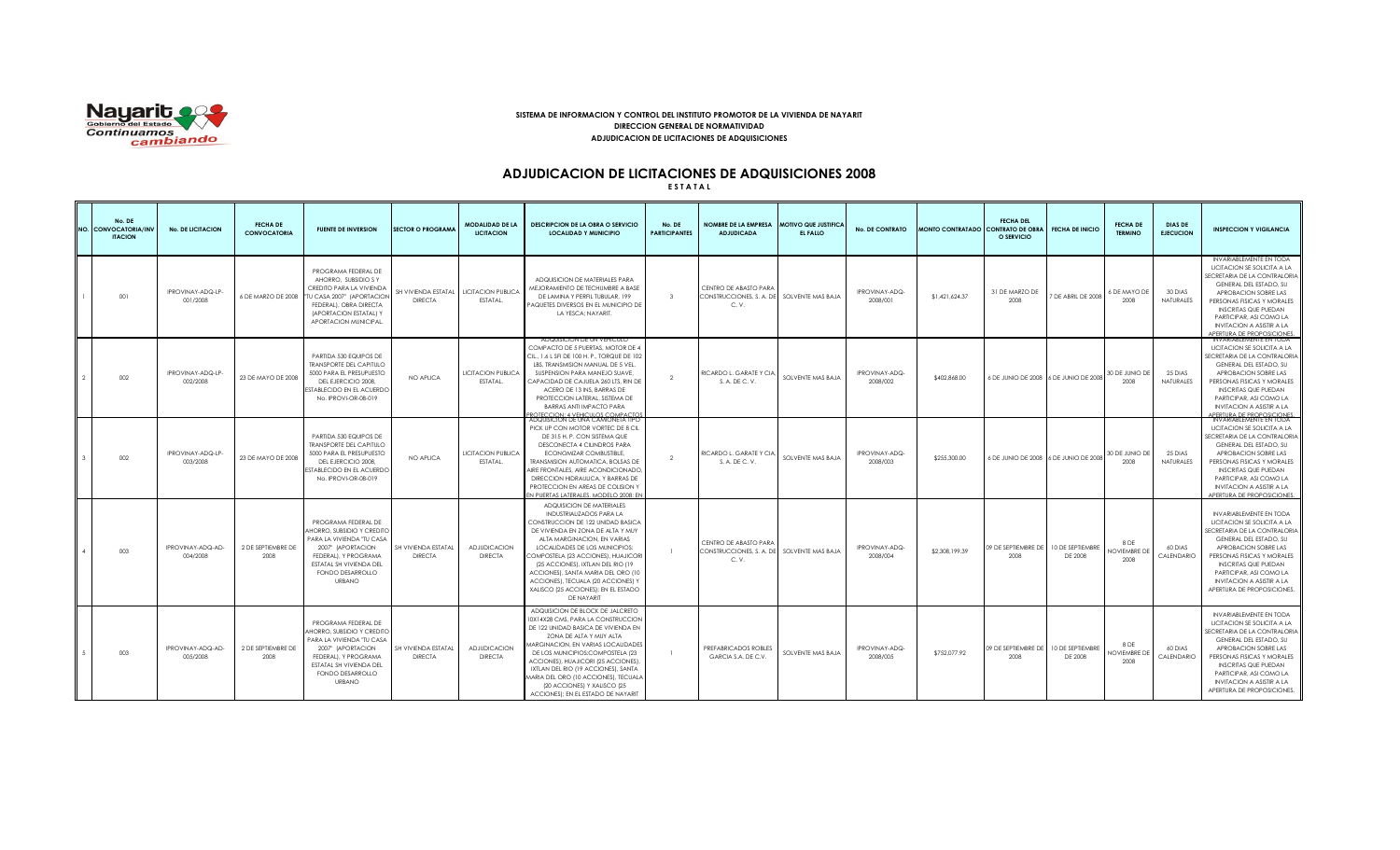

## **SISTEMA DE INFORMACION Y CONTROL DEL INSTITUTO PROMOTOR DE LA VIVIENDA DE NAYARIT DIRECCION GENERAL DE NORMATIVIDAD ADJUDICACION DE LICITACIONES DE ADQUISICIONES**

# **ADJUDICACION DE LICITACIONES DE ADQUISICIONES 2008**

**E S T A T A L**

| No. DE<br>NO. CONVOCATORIA/INV<br><b>ITACION</b> | <b>No. DE LICITACION</b>       | <b>FECHA DE</b><br><b>CONVOCATORIA</b> | <b>FUENTE DE INVERSION</b>                                                                                                                                                                  | <b>SECTOR O PROGRAMA</b>                    | <b>MODALIDAD DE LA</b><br><b>LICITACION</b> | <b>DESCRIPCION DE LA OBRA O SERVICIO</b><br><b>LOCALIDAD Y MUNICIPIO</b>                                                                                                                                                                                                                                                                                                                           | No. DE<br><b>PARTICIPANTES</b> | NOMBRE DE LA EMPRESA MOTIVO QUE JUSTIFICA<br><b>ADJUDICADA</b>               | EL FALLO          | <b>No. DE CONTRATO</b>     | MONTO CONTRATADO CONTRATO DE OBRA | <b>FECHA DEL</b><br>O SERVICIO | <b>FECHA DE INICIO</b>      | <b>FECHA DE</b><br><b>TERMINO</b>    | <b>DIAS DE</b><br><b>EJECUCION</b> | <b>INSPECCION Y VIGILANCIA</b>                                                                                                                                                                                                                                                                           |
|--------------------------------------------------|--------------------------------|----------------------------------------|---------------------------------------------------------------------------------------------------------------------------------------------------------------------------------------------|---------------------------------------------|---------------------------------------------|----------------------------------------------------------------------------------------------------------------------------------------------------------------------------------------------------------------------------------------------------------------------------------------------------------------------------------------------------------------------------------------------------|--------------------------------|------------------------------------------------------------------------------|-------------------|----------------------------|-----------------------------------|--------------------------------|-----------------------------|--------------------------------------|------------------------------------|----------------------------------------------------------------------------------------------------------------------------------------------------------------------------------------------------------------------------------------------------------------------------------------------------------|
| 003                                              | IPROVINAY-ADQ-AD-<br>006/2008  | 2 DE SEPTIEMBRE DE<br>2008             | PROGRAMA FEDERAL DE<br>AHORRO, SUBSIDIO Y CREDITC<br>PARA LA VIVIENDA "TU CASA<br>2007" (APORTACION<br>FEDERALI, Y PROGRAMA<br>ESTATAL SH VIVIENDA DEL<br>FONDO DESARROLLO<br><b>URBANO</b> | SH VIVIENDA DIGNA<br><b>ESTATAL DIRECTA</b> | <b>ADJUDICACION</b><br><b>DIRECTA</b>       | ADQUISICION DE MATERIALES PETREOS.<br>PARA LA CONSTRUCCION DE 122 UNIDAD<br>BASICA DE VIVIENDA EN ZONA DE ALTA Y<br>MUY ALTA MARGINACION, EN VARIAS<br>LOCALIDADES DE LOS MUNICIPIOS:<br>COMPOSTELA (23 ACCIONES), HUAJICORI<br>(25 ACCIONES), IXTLAN DEL RIO (19<br>ACCIONES), SANTA MARIA DEL ORO (10<br>ACCIONES), TECUALA (20 ACCIONES) Y<br>XALISCO (25 ACCIONES): EN EL ESTADO<br>DE NAYARIT |                                | CENTRO DE ABASTO PARA<br>CONSTRUCCIONES, S. A. DE SOLVENTE MAS BAJA<br>C. V. |                   | IPROVINAY-ADQ-<br>2008/006 | \$327.956.31                      | 09 DE SEPTIEMBRE DE<br>2008    | 10 DE SEPTIEMBRE<br>DE 2008 | 8 DE<br><b>VOVIEMBRE DE</b><br>2008  | 60 DIAS<br>CALENDARIO              | <b>INVARIABLEMENTE EN TODA</b><br>LICITACION SE SOLICITA A LA<br>SECRETARIA DE LA CONTRALORIA<br>GENERAL DEL ESTADO, SU<br>APROBACION SOBRE LAS<br>PERSONAS FISICAS Y MORALES<br><b>INSCRITAS QUE PUEDAN</b><br>PARTICIPAR, ASI COMO LA<br><b>INVITACION A ASISTIR A LA</b><br>APERTURA DE PROPOSICIONES |
| 003                                              | IPROVINAYA-ADQ-AD-<br>007/2008 | 08 DE SEPTIEMBRE DE<br>2008            | PROGRAMAS Y CONVENIOS<br>PROGRAMA SH VIVIENDA<br><b>DIGNA</b>                                                                                                                               | SH VIVIENDA DIGNA<br><b>ESTATAL DIRECTA</b> | <b>ADJUDICACION</b><br><b>DIRECTA</b>       | ADQUISICION DE MATERIALES<br>INDUSTRIALIZADOS PARA LA<br>CONSTRUCCION DE 10 VIVIENDAS<br>TROPICALES EN LA LOCALIDAD DE<br>PALMAR DE CUAUTLA, MUNICIPIO DE<br>SANTIAGO IXCUINTLA, NAYARIT                                                                                                                                                                                                           |                                | CENTRO DE ABASTO PARA<br>CONSTRUCCIONES, S. A. DE SOLVENTE MAS BAJA<br>C. V. |                   | IPROVINAY-ADQ-<br>2008/007 | \$674.099.07                      | 1 DE SEPTIEMBRE DE<br>2008     | 12 DE SEPTIEMBRE<br>DE 2008 | 21 DE<br><b>EPTIEMBRE DE</b><br>2008 | 10 DIAS<br>CALENDARIO              | <b>INVARIABLEMENTE EN TODA</b><br>LICITACION SE SOLICITA A LA<br>SECRETARIA DE LA CONTRALORIA<br>GENERAL DEL ESTADO, SU<br>APROBACION SOBRE LAS<br>PERSONAS FISICAS Y MORALES<br><b>INSCRITAS QUE PUEDAN</b><br>PARTICIPAR, ASI COMO LA<br><b>INVITACION A ASISTIR A LA</b><br>APERTURA DE PROPOSICIONES |
| 003                                              | IPROVINAYA-ADQ-AD-<br>008/2008 | 08 DE SEPTIEMBRE DE<br>2008            | PROGRAMAS Y CONVENIOS<br>PROGRAMA SH VIVIENDA<br><b>DIGNA</b>                                                                                                                               | SH VIVIENDA DIGNA<br><b>ESTATAL DIRECTA</b> | <b>ADJUDICACION</b><br><b>DIRECTA</b>       | ADQUISICION DE BLOCK DE JALCRETO<br>PARA LA CONSTRUCCION DE 10<br><b>VIVIENDAS TROPICALES EN LA LOCALIDAD</b><br>DE PALMAR DE CUAUTLA, MUNICIPIO DE<br>SANTIAGO IXCUINTLA, NAYARIT                                                                                                                                                                                                                 |                                | PREFABRICADOS ROBLES<br>GARCIA S.A. DE C.V.                                  | SOLVENTE MAS BAJA | IPROVINAY-ADQ-<br>2008/008 | \$177,109.20                      | 1 DE SEPTIEMBRE DE<br>2008     | 12 DE SEPTIEMBRE<br>DE 2008 | 21 DE<br><b>EPTIEMBRE DE</b><br>2008 | 10 DIAS<br>CALENDARIO              | INVARIABLEMENTE EN TODA<br>LICITACION SE SOLICITA A LA<br>SECRETARIA DE LA CONTRALORIA<br>GENERAL DEL ESTADO, SU<br>APROBACION SOBRE LAS<br>PERSONAS FISICAS Y MORALES<br><b>INSCRITAS QUE PUEDAN</b><br>PARTICIPAR, ASI COMO LA<br><b>INVITACION A ASISTIR A LA</b><br>APERTURA DE PROPOSICIONES        |
| 003                                              | IPROVINAYA-ADQ-AD-<br>009/2008 | 08 DE SEPTIEMBRE DE<br>2008            | PROGRAMAS Y CONVENIOS<br>PROGRAMA SH VIVIENDA<br><b>DIGNA</b>                                                                                                                               | SH VIVIENDA DIGNA<br><b>ESTATAL DIRECTA</b> | <b>ADJUDICACION</b><br><b>DIRECTA</b>       | ADQUISICION DE MATERIALES PETREOS<br>PARA LA CONSTRUCCION DE 10<br>VIVIENDAS TROPICALES EN LA LOCALIDAD<br>DE PALMAR DE CUAUTLA, MUNICIPIO DE<br>SANTIAGO IXCUINTLA, NAYARIT                                                                                                                                                                                                                       |                                | CENTRO DE ABASTO PARA<br>CONSTRUCCIONES. S. A. DE SOLVENTE MAS BAJA<br>C. V. |                   | IPROVINAY-ADQ-<br>2008/009 | \$72,216.21                       | 1 DE SEPTIEMBRE DE<br>2008     | 12 DE SEPTIEMBRE<br>DE 2008 | 21 DE<br><b>EPTIEMBRE DE</b><br>2008 | 10 DIAS<br>CALENDARIO              | INVARIABLEMENTE EN TODA<br>LICITACION SE SOLICITA A LA<br>SECRETARIA DE LA CONTRALORIA<br>GENERAL DEL ESTADO, SU<br>APROBACION SOBRE LAS<br>PERSONAS FISICAS Y MORALES<br><b>INSCRITAS QUE PUEDAN</b><br>PARTICIPAR, ASI COMO LA<br><b>INVITACION A ASISTIR A LA</b><br>APERTURA DE PROPOSICIONES.       |